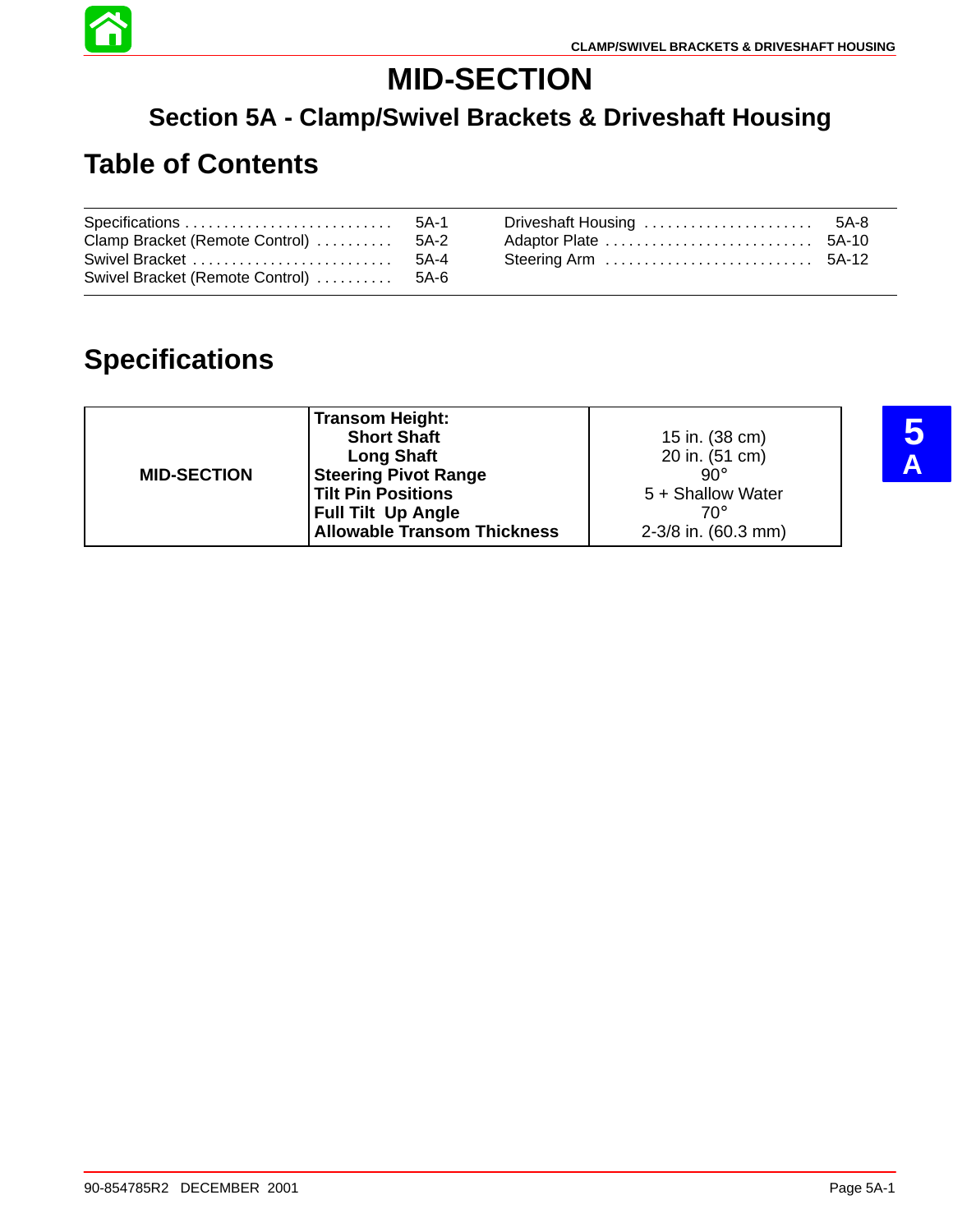

# **CLAMP BRACKET (Remote Control)**



**7** De Loctite 271 Thread Locker

**95** 2-4-C Marine Lubricant with Teflon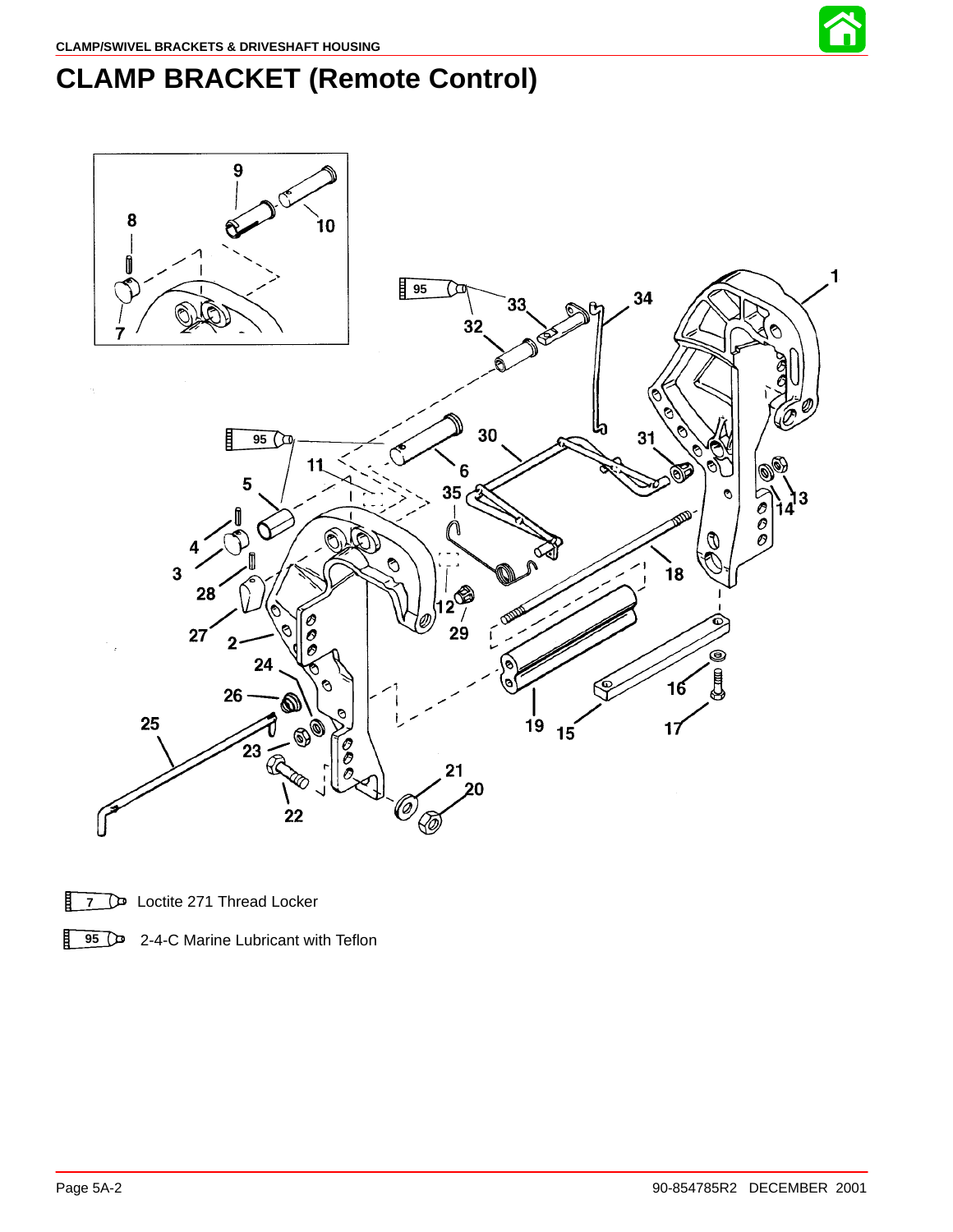

## **CLAMP BRACKET (Remote Control)**

| REF.           |                |                                                         |    | <b>TORQUE</b>                         |                |
|----------------|----------------|---------------------------------------------------------|----|---------------------------------------|----------------|
| NO.            | QTY.           | <b>DESCRIPTION</b>                                      |    | $\mathsf{lb.}$ in. $\mathsf{lb.}$ ft. | N·m            |
|                | 1              | CLAMP BRACKET (PORT) (BLACK)                            |    |                                       |                |
| 1              | 1              | CLAMP BRACKET (PORT) (GRAY)                             |    |                                       |                |
|                | 1              | CLAMP BRACKET (PORT) (GRAND CANYON) (BLACK)             |    |                                       |                |
|                | 1              | <b>CLAMP BRACKET (STBD) (BLACK)</b>                     |    |                                       |                |
|                | 1              | CLAMP BRACKET (STBD) (GRAY)<br>USE W/ .56 O.D. Ref. #10 |    |                                       |                |
|                | 1              | CLAMP BRACKET (STBD) (GRAND CANYON) (BLACK)             |    |                                       |                |
| $\overline{2}$ | 1              | <b>CLAMP BRACKET (STBD) (BLACK)</b>                     |    |                                       |                |
|                | 1              | CLAMP BRACKET (STBD) (GRAY) USE W/ .75 O.D. Ref. #6     |    |                                       |                |
|                | 1              | CLAMP BRACKET (STBD) (GRAND CANYON) (BLACK)             |    |                                       |                |
| 3              | 1              | CAP-Tilt Stop Pin                                       |    |                                       |                |
| 4              | 1              | <b>ROLL PIN</b><br>O.D. of Ref. # 6 is .75 &            |    |                                       |                |
| 5              | 1              | <b>BUSHING</b><br>Ref. #5 is NOT FLANGED                |    |                                       |                |
| 6              | 1              | PIN-Tilt Stop                                           |    |                                       |                |
| $\overline{7}$ | 1              | CAP-Tilt Stop Pin                                       |    |                                       |                |
| 8              | 1              | <b>ROLL PIN</b><br>O.D. of Ref. # 10 is .56 &           |    |                                       |                |
| 9              | 1              | <b>BUSHING</b><br>Ref. #9 is FLANGED                    |    |                                       |                |
| 10             | 1              | PIN-Tilt Stop                                           |    |                                       |                |
| 11             | $\mathbf{1}$   | <b>DECAL-Shallow Water</b>                              |    |                                       |                |
| 12             | 1              | <b>DECAL-Tilt Lock</b>                                  |    |                                       |                |
| 13             | 1              | NUT (M10 x 1.5)                                         |    | 28                                    | 38             |
| 14             | 1              | <b>WASHER</b>                                           |    |                                       |                |
| 15             | 1              | <b>ANODE</b>                                            |    |                                       |                |
| 16             | $\overline{2}$ | <b>WASHER</b><br><b>NON GRAND CANYON</b>                |    |                                       |                |
| 17             | $\overline{2}$ | <b>SCREW (M6 x 25)</b>                                  | 60 |                                       | $\overline{7}$ |
| 18             | 1              | STUD (M10 x 277)                                        |    |                                       |                |
| 19             | $\mathbf{1}$   | <b>SPACER</b>                                           |    |                                       |                |
| 20             | 4              | NUT (M10 x 1.5)                                         |    | Drive Tight                           |                |
| 21             | 4              | <b>WASHER</b>                                           |    |                                       |                |
| 22             | 4              | SCREW (.500-20 x 4 IN.)                                 |    |                                       |                |
| 23             | 1              | NUT (M10 x 1.5)<br><b>NON GRAND CANYON</b>              |    | 28                                    | 38             |
| 24             | 1              | <b>WASHER</b>                                           |    |                                       |                |
| 25             | 1              | TILT LOCK PIN                                           |    |                                       |                |
| 26             | 1              | <b>SPRING</b>                                           |    |                                       |                |
| 27             | 1              | LEVER-Shallow Water Drive                               |    |                                       |                |
| 28             | 1              | <b>ROLL PIN</b>                                         |    |                                       |                |
| 29             | 1              | <b>BUSHING (PLASTIC)</b>                                |    |                                       |                |
| 30             | 1              | <b>ROD-Shallow Water Drive</b>                          |    |                                       |                |
| 31             | 1              | <b>BUSHING (PLASTIC)</b>                                |    |                                       |                |
| 32             | 1              | <b>BUSHING</b>                                          |    |                                       |                |
| 33             | 1              | <b>ARM</b>                                              |    |                                       |                |
| 34             | 1              | <b>LINK ROD</b>                                         |    |                                       |                |
| 35             | 1              | <b>SPRING</b>                                           |    |                                       |                |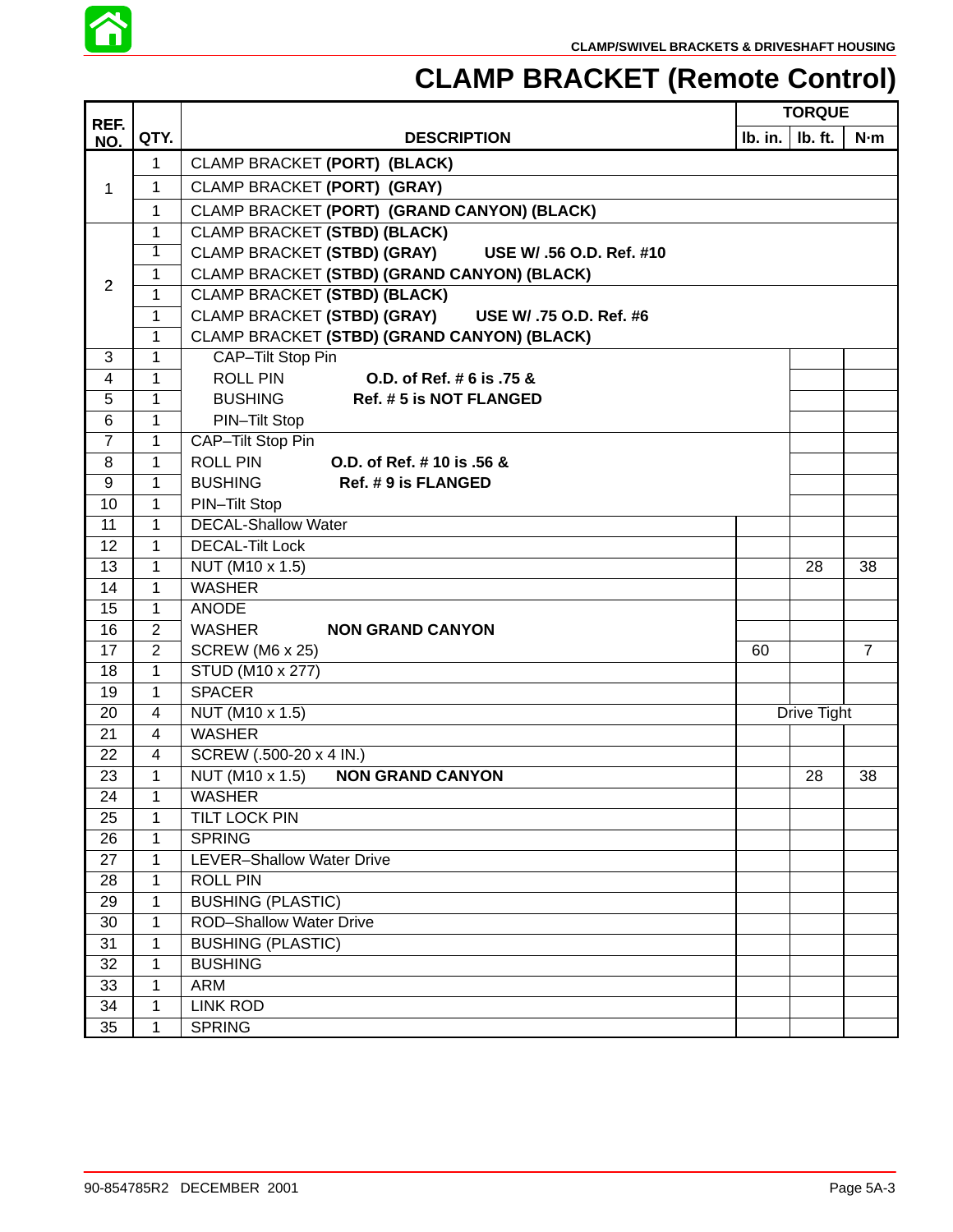

## <span id="page-3-0"></span>**SWIVEL BRACKET**



110 <sup>4</sup>-Stroke Outboard Oil

#### **A = TORQUE NUT 120 lb. in. (13.5 N.m) AND THEN BACK OFF 1/4 TURN.**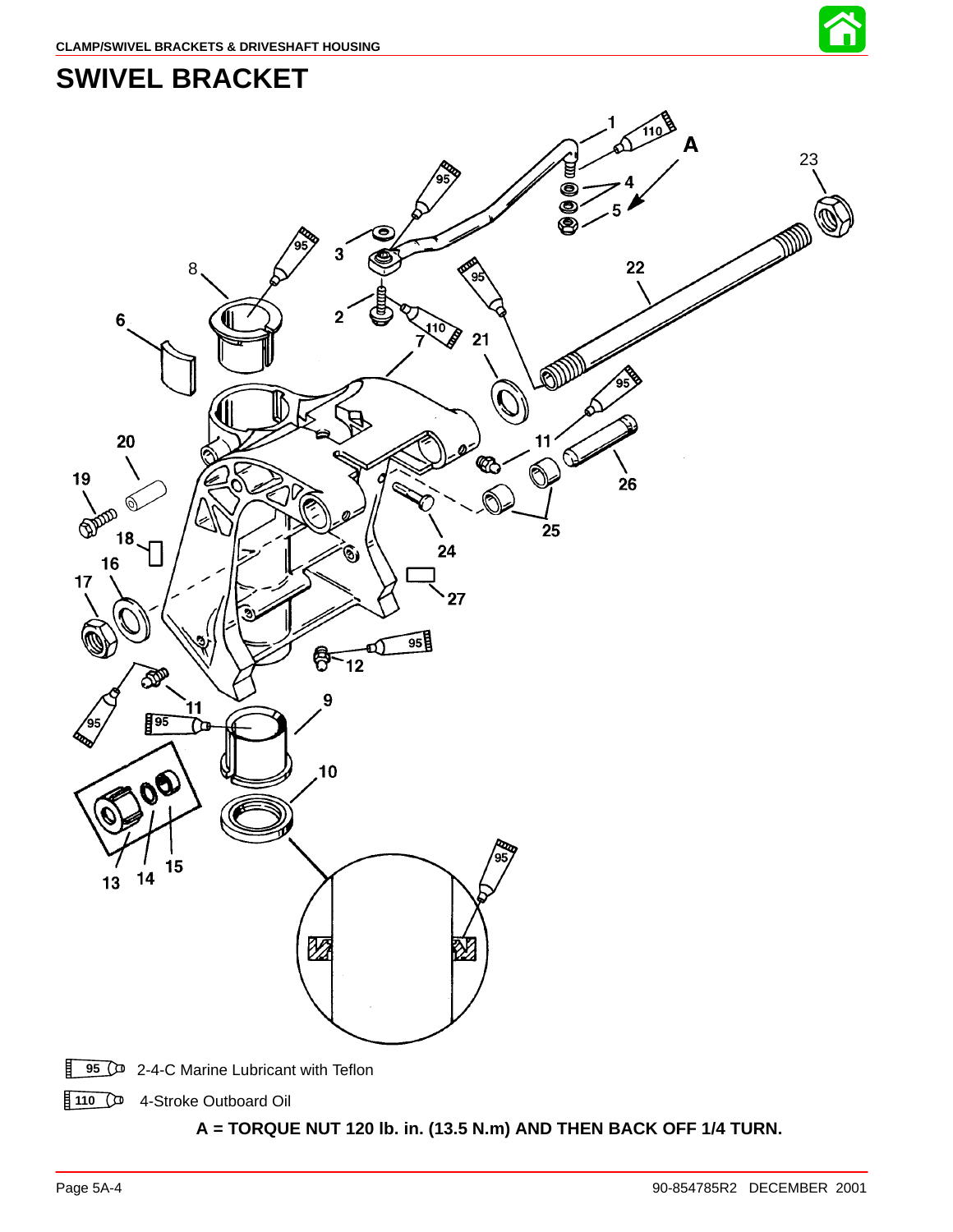

### **SWIVEL BRACKET**

| REF.            |                |                                           | <b>TORQUE</b> |                    |         |
|-----------------|----------------|-------------------------------------------|---------------|--------------------|---------|
| NO.             | QTY.           | <b>DESCRIPTION</b>                        | Ib. in.       | Ib. ft.            | N·m     |
| 1               | $\mathbf{1}$   | <b>LINK ROD</b>                           |               |                    |         |
| $\overline{2}$  | $\overline{1}$ | <b>SCREW (1-1/2 IN.)</b>                  |               | 20                 | 27.0    |
| 3               | 1              | <b>WASHER</b><br><b>NON HANDLE</b>        |               |                    |         |
| $\overline{4}$  | $\overline{2}$ | <b>WASHER</b>                             |               |                    |         |
| 5               | $\overline{2}$ | NUT (.375-24)                             | $120*$        |                    | $13.5*$ |
| $\overline{6}$  | 1              | <b>PUCK (ELECTRIC)</b>                    |               |                    |         |
| $\overline{7}$  | $\mathbf{1}$   | <b>SWIVEL BRACKET (BLACK)</b>             |               |                    |         |
|                 | 1              | <b>SWIVEL BRACKET (GRAY)</b>              |               |                    |         |
| 8               | $\mathbf{1}$   | <b>BUSHING</b>                            |               |                    |         |
| $\overline{9}$  | 1              | <b>BUSHING (LOWER)</b>                    |               |                    |         |
| 10              | $\mathbf{1}$   | <b>SEAL</b>                               |               |                    |         |
| 11              | $\overline{3}$ | <b>GREASE FITTING</b>                     | 33            |                    | 3.5     |
| 12              | $\mathbf{1}$   | <b>GREASE FITTING (HANDLE)</b>            | 33            |                    | 3.5     |
| 13              | 1              | <b>SEAL KIT</b>                           |               |                    |         |
| $\overline{14}$ | $\mathbf{1}$   | O RING<br><b>NON HANDLE</b>               |               |                    |         |
| 15              | 1              | <b>SPACER</b>                             |               |                    |         |
| 16              | $\mathbf{1}$   | <b>WASHER</b>                             |               |                    |         |
| $\overline{17}$ | $\mathbf{1}$   | NUT (.875-14)                             |               |                    |         |
| $\overline{18}$ | $\mathbf{1}$   | <b>DECAL-Serial Overlaminate</b>          |               |                    |         |
| 19              | $\mathbf{1}$   | SCREW (M8 x 10)<br><b>MANUAL HANDLE</b>   |               | <b>Drive Tight</b> |         |
|                 | 1              | <b>SCREW (M8 x 25)</b><br><b>ELECTRIC</b> |               | <b>Drive Tight</b> |         |
| 20              | 1              | <b>SEAL</b>                               |               |                    |         |
| $\overline{21}$ | 1              | <b>WASHER</b>                             |               |                    |         |
| 22              | 1              | <b>TILT TUBE</b>                          |               |                    |         |
| 23              | $\mathbf{1}$   | <b>NUT</b>                                |               |                    |         |
| $\overline{24}$ | $\overline{1}$ | <b>PIN (TRILOBE)</b>                      |               |                    |         |
| $\overline{25}$ | $\overline{2}$ | <b>BUSHING</b>                            |               |                    |         |
| 26              | $\mathbf{1}$   | PIVOT PIN (UPPER)                         |               |                    |         |
| 27              | 1              | DECAL-Co-pilot                            |               |                    |         |

**A = TORQUE NUT 120 lb. in. (13.5 N.m) AND THEN BACK OFF 1/4 TURN.**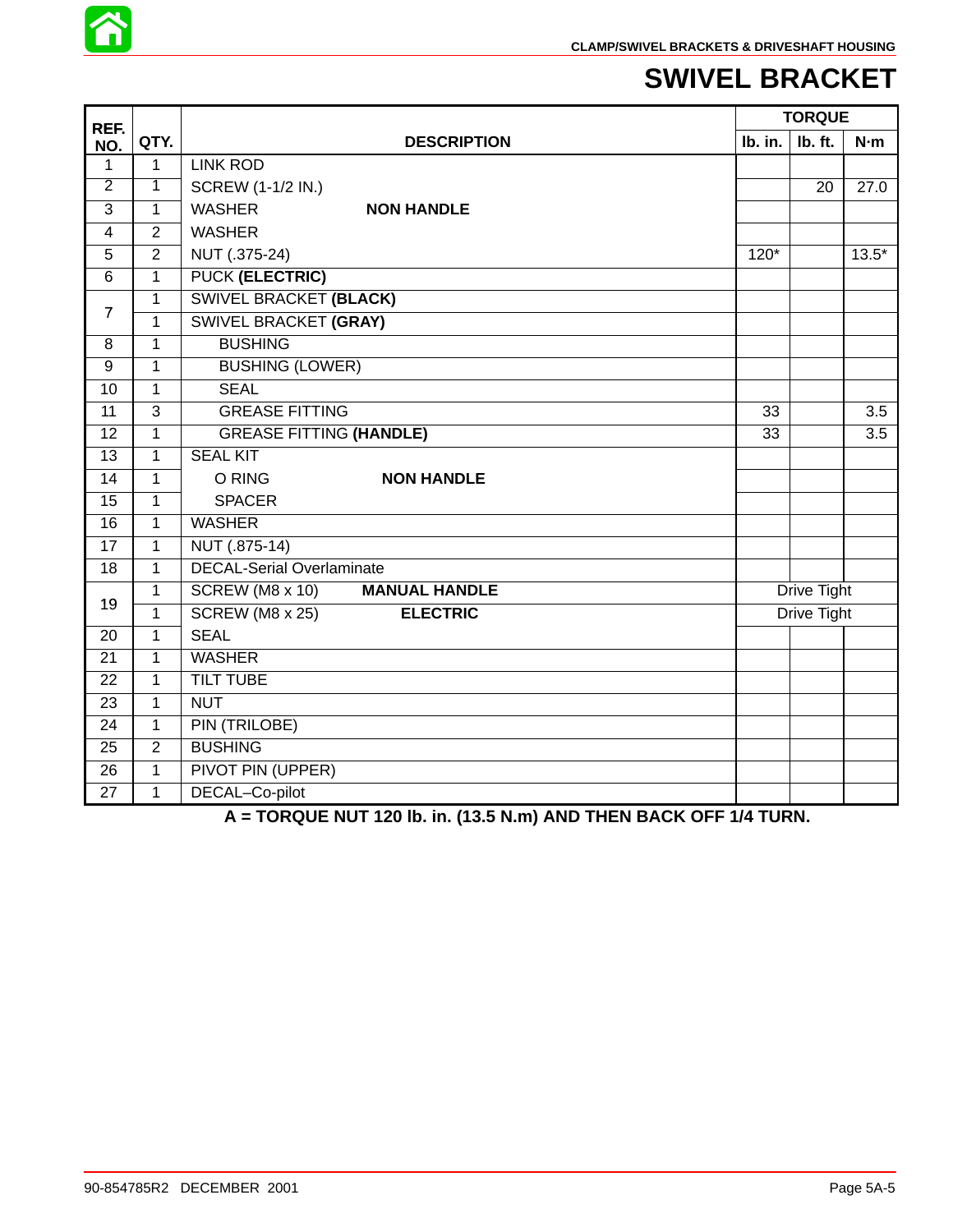

# **SWIVEL BRACKET (Remote Control)**

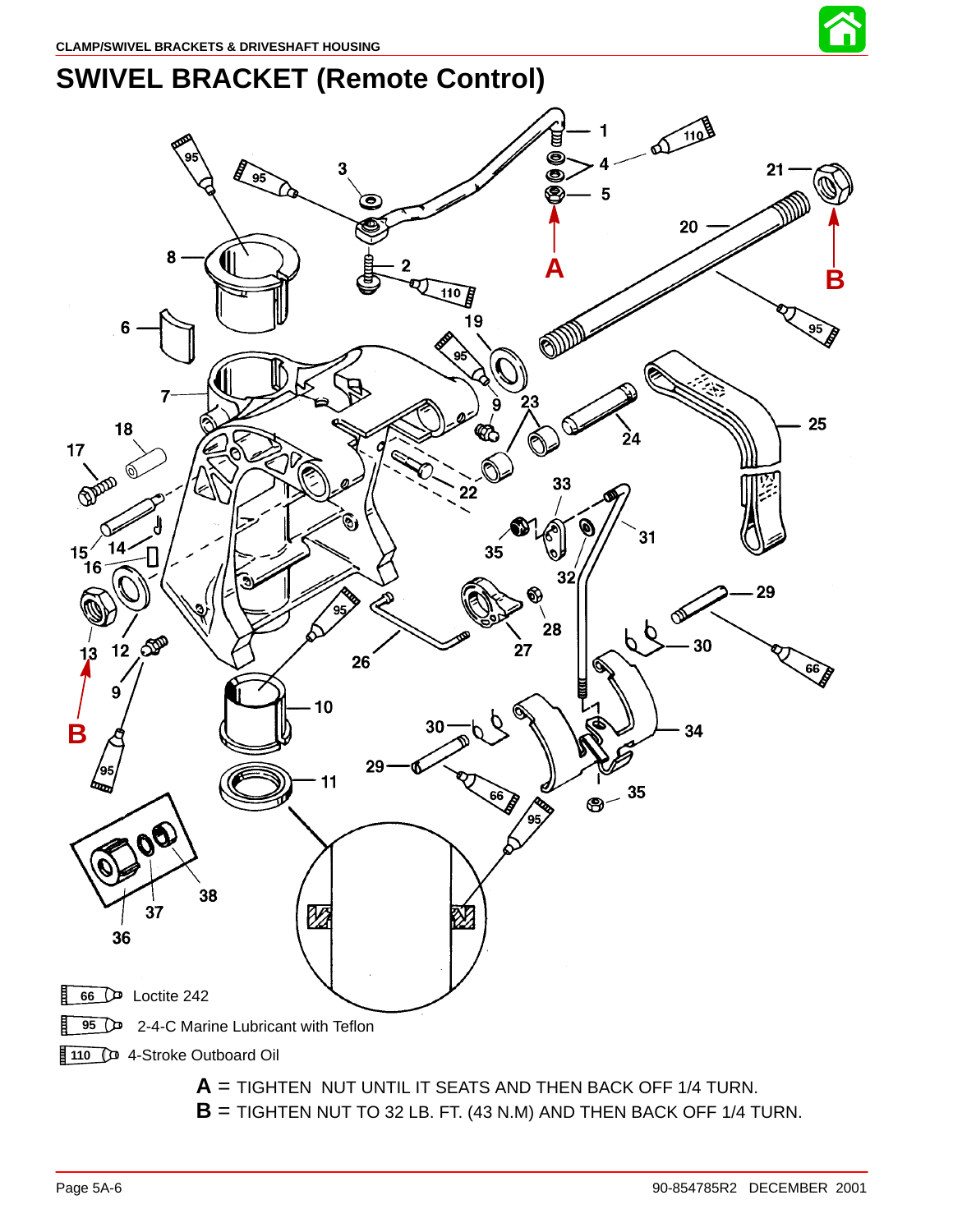

# **SWIVEL BRACKET (Remote Control)**

| REF.            |                |                                  | <b>TORQUE</b> |         |     |
|-----------------|----------------|----------------------------------|---------------|---------|-----|
| NO.             | QTY.           | <b>DESCRIPTION</b>               | Ib. in.       | Ib. ft. | N·m |
| $\mathbf{1}$    | $\mathbf{1}$   | <b>LINK ROD</b>                  |               |         |     |
| $\overline{2}$  | 1              | <b>SCREW (1-1/2 IN.)</b>         | 240           | 20      | 27  |
| 3               | 1              | <b>WASHER</b>                    |               |         |     |
| 4               | $\overline{2}$ | <b>WASHER</b>                    |               |         |     |
| 5               | $\overline{2}$ | NUT (.375-24)                    | $\star$       |         |     |
| 6               | 1              | PUCK-Co-pilot                    |               |         |     |
| $\overline{7}$  | 1              | SWIVEL BRACKET ASSEMBLY (BLACK)  |               |         |     |
|                 | 1              | SWIVEL BRACKET ASSEMBLY (GRAY)   |               |         |     |
| 8               | 1              | <b>BUSHING (UPPER)</b>           |               |         |     |
| 9               | 3              | <b>GREASE FITTING</b>            |               |         |     |
| 10              | $\mathbf{1}$   | <b>BUSHING (LOWER)</b>           |               |         |     |
| 11              | 1              | <b>SEAL</b>                      |               |         |     |
| 12              | 1              | <b>WASHER</b>                    |               |         |     |
| $\overline{13}$ | $\mathbf{1}$   | NUT (.875-14)                    |               |         |     |
| 14              | 1              | <b>COTTER PIN</b>                |               |         |     |
| 15              | 1              | PIVOT PIN-Reverse Lock           |               |         |     |
| 16              | 1              | <b>DECAL-Serial Overlaminate</b> |               |         |     |
| 17              | 1              | SCREW (M8 x 1.25 x 25)           | Drive Tight   |         |     |
| 18              | 1              | <b>SEAL</b>                      |               |         |     |
| 19              | 1              | <b>WASHER</b>                    |               |         |     |
| 20              | 1              | <b>TILT TUBE</b>                 |               |         |     |
| 21              | 1              | NUT (.875-14)                    | $***$         |         |     |
| 22              | 1              | <b>PIN (TRILOBE)</b>             |               |         |     |
| 23              | $\overline{2}$ | <b>BUSHING</b>                   |               |         |     |
| 24              | $\mathbf 1$    | PIVOT PIN (UPPER)                |               |         |     |
| 25              | 1              | STRAP-Tilt Stop                  |               |         |     |
| 26              | $\mathbf{1}$   | <b>LINK-Reverse Lock (UPPER)</b> |               |         |     |
| 27              | 1              | LEVER-Reverse Lock               |               |         |     |
| 28              | 1              | <b>NUT</b>                       | 90            |         | 10  |
| 29              | $\overline{2}$ | PIN-Reverse Lock                 |               |         |     |
| 30              | $\overline{2}$ | <b>SPRING-Reverse Lock</b>       |               |         |     |
| 31              | $\mathbf{1}$   | <b>LINK-Reverse Lock</b>         |               |         |     |
| 32              | 1              | <b>WASHER</b>                    |               |         |     |
| 33              | 1              | <b>ARM-Reverse Lock</b>          |               |         |     |
| 34              | 1              | <b>REVERSE LOCK</b>              |               |         |     |
| 35              | $\overline{2}$ | <b>NUT</b>                       |               |         |     |
| 36              | $\mathbf{1}$   | <b>SEAL</b>                      |               |         |     |
| 37              | 1              | O RING                           |               |         |     |
| 38              | 1              | <b>SPACER</b>                    |               |         |     |

**\*\*A** = TIGHTEN NUT UNTIL IT SEATS AND THEN BACK OFF 1/4 TURN.

**\*\*B** = TIGHTEN NUT TO 32 LB. FT. (43.4 N.M) AND THEN BACK OFF 1/4 TURN.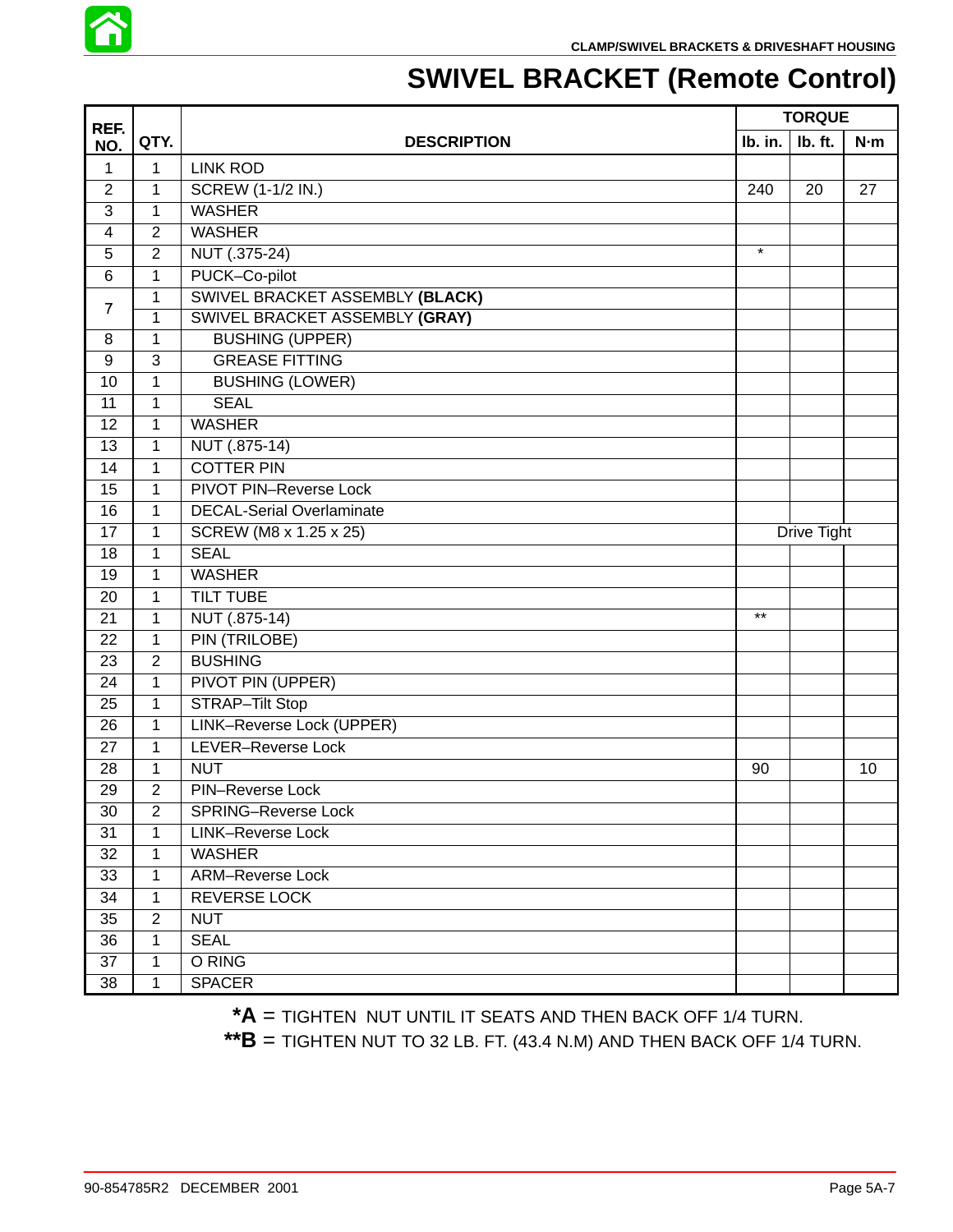







 $\circledS$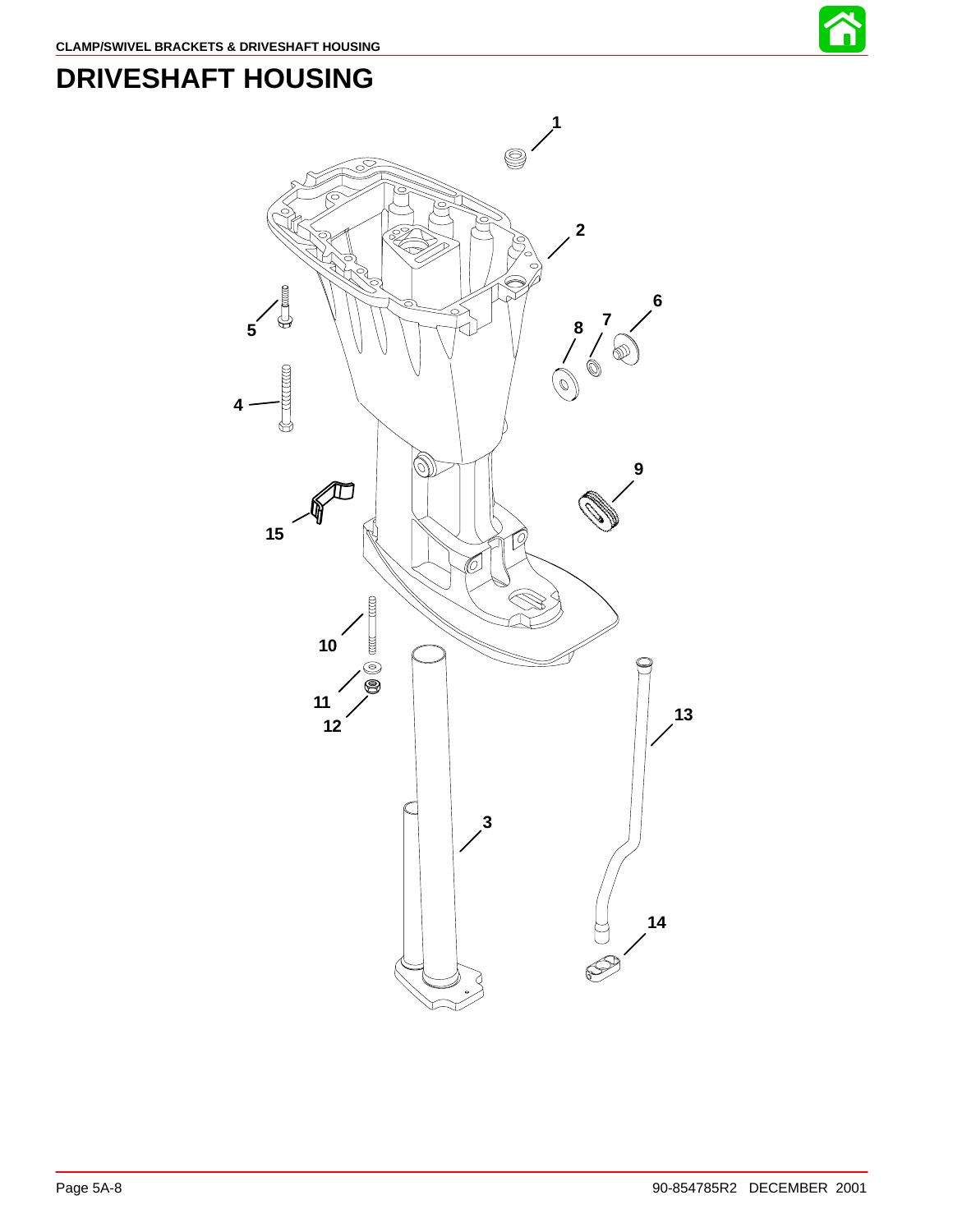

### **DRIVESHAFT HOUSING**

| REF.            |                |                                    | <b>TORQUE</b> |         |      |
|-----------------|----------------|------------------------------------|---------------|---------|------|
| NO.             | QTY.           | <b>DESCRIPTION</b>                 | lb. in.       | Ib. ft. | N·m  |
| 1               | 1              | SEAL-water tube                    |               |         |      |
|                 | 1              | DRIVESHAFT HOUSING (SHORT) (BLACK) |               |         |      |
|                 | 1              | DRIVESHAFT HOUSING (SHORT) (GRAY)  |               |         |      |
| $\overline{2}$  | $\mathbf 1$    | DRIVESHAFT HOUSING (LONG) (BLACK)  |               |         |      |
|                 | 1              | DRIVESHAFT HOUSING (LONG) (GRAY)   |               |         |      |
|                 | 1              | <b>EXHAUST PIPE (SHORT)</b>        |               |         |      |
| 3               | 1              | <b>EXHAUST PIPE (LONG)</b>         |               |         |      |
| 4               | 8              | <b>SCREW-Adaptor Plate</b>         |               | 28      | 38   |
| 5               | 5              | SCREW (M8 x 45)                    |               | 28      | 38   |
| 6               | 1              | <b>DRAIN PLUG</b>                  |               | 17.5    | 23.5 |
| $\overline{7}$  | 1              | <b>GASKET</b>                      |               |         |      |
| 8               | $\overline{2}$ | <b>BUMPER</b>                      |               |         |      |
| 9               | 1              | <b>GROMMET (LONG)</b>              |               |         |      |
| 10              | 1              | <b>STUD</b>                        | 144           |         | 16.5 |
| 11              | 1              | <b>WASHER</b>                      |               |         |      |
| 12 <sup>2</sup> | 1              | <b>NUT</b>                         |               | 40      | 54   |
|                 | 1              | <b>WATER TUBE (SHORT)</b>          |               |         |      |
| 13              | 1              | <b>WATER TUBE (LONG)</b>           |               |         |      |
| 14              | $\mathbf{1}$   | <b>GUIDE</b>                       |               |         |      |
| 15              | 1              | <b>BUMPER (LONG)</b>               |               |         |      |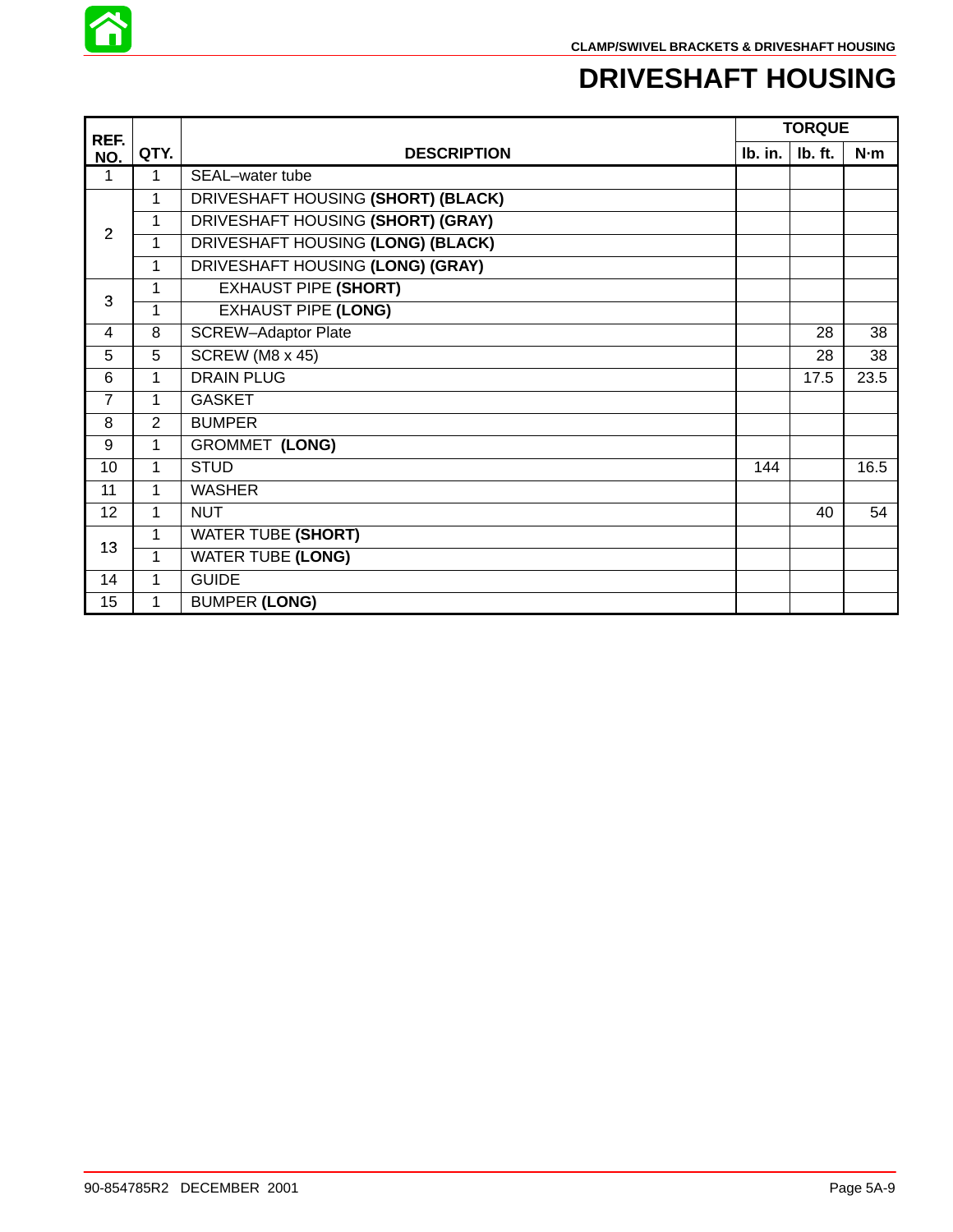

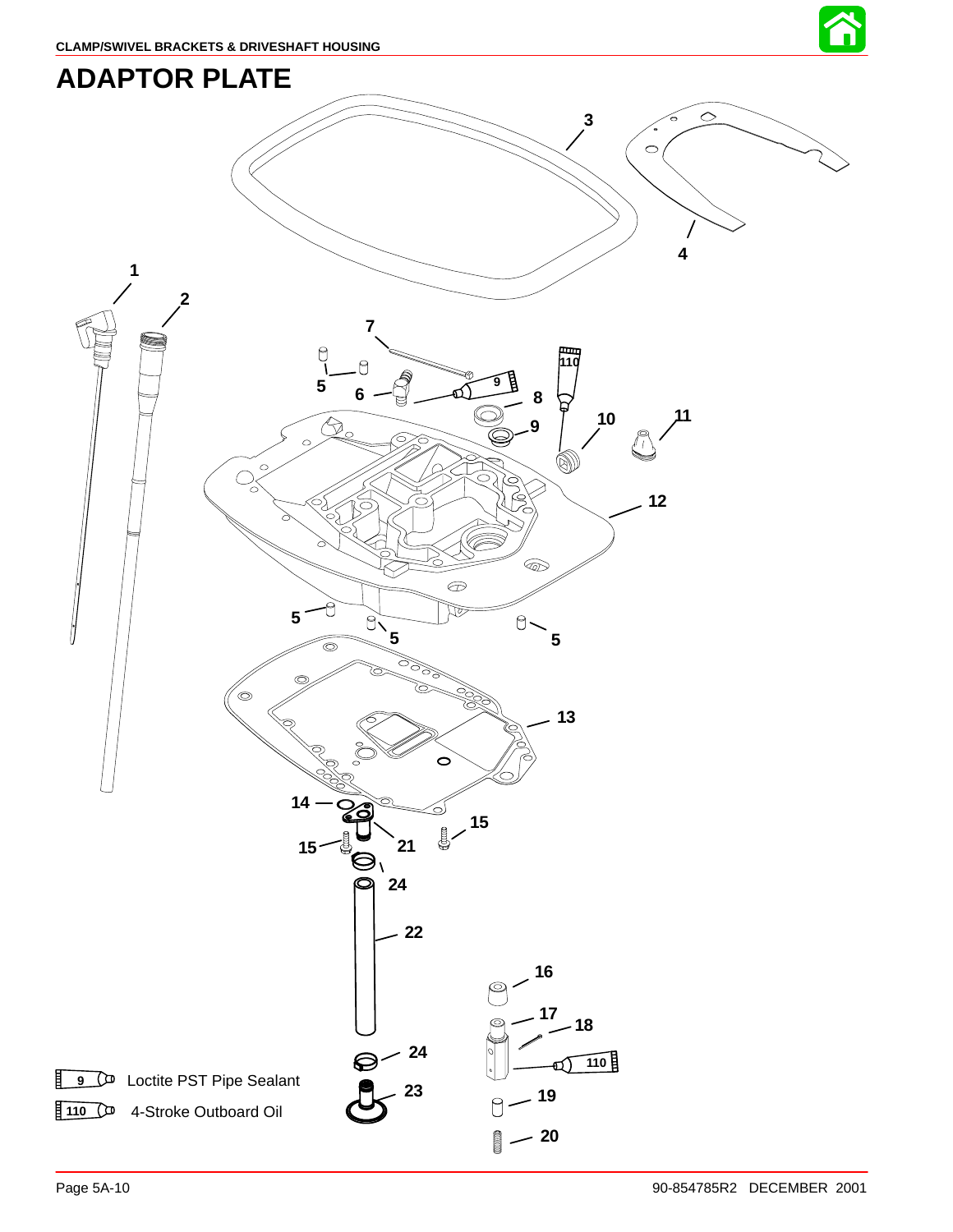

### **ADAPTOR PLATE**

| REF.            |                | <b>TORQUE</b>              |         |         |     |
|-----------------|----------------|----------------------------|---------|---------|-----|
| NO.             | QTY.           | <b>DESCRIPTION</b>         | Ib. in. | Ib. ft. | N·m |
| 1               | $\mathbf 1$    | <b>DIPSTICK</b>            |         |         |     |
| $\overline{2}$  | 1              | <b>DIPSTICK TUBE</b>       |         |         |     |
| 3               | 1              | <b>SEAL</b>                |         |         |     |
| $\overline{4}$  | 1              | <b>HEAT SHIELD</b>         |         |         |     |
| 5               | 5              | <b>DOWEL PIN</b>           |         |         |     |
| $\overline{6}$  | $\mathbf{1}$   | <b>ELBOW</b>               |         |         |     |
| $\overline{7}$  | $\overline{2}$ | STA-STRAP                  |         |         |     |
| 8               | 1              | SEAL-driveshaft            |         |         |     |
| 9               | 1              | <b>BUSHING</b>             |         |         |     |
| 10              | 1              | PLUG-oil passage           |         |         |     |
| 11              | 1              | <b>GROMMET</b>             |         |         |     |
| 12              | $\mathbf{1}$   | <b>ADAPTOR PLATE</b>       |         |         |     |
| $\overline{13}$ | 1              | <b>GASKET</b>              |         |         |     |
| 14              | 1              | O RING                     |         |         |     |
| 15              | $\mathbf{3}$   | <b>SCREW (M6 x 1 x 20)</b> | 75      |         | 8.5 |
| 16              | $\mathbf{1}$   | <b>DEFLECTOR-OII</b>       |         |         |     |
| 17              | $\mathbf{1}$   | BODY-oil pressure relief   |         | 34      | 46  |
| 18              | $\mathbf{1}$   | <b>COTTER PIN</b>          |         |         |     |
| 19              | $\mathbf{1}$   | <b>PLUNGER</b>             |         |         |     |
| 20              | $\mathbf{1}$   | <b>SPRING</b>              |         |         |     |
| 21              | $\mathbf{1}$   | PLATE-Top Oil Pickup       |         |         |     |
| 22              | 1              | <b>HOSE-Oil Pickup</b>     |         |         |     |
| 23              | 1              | <b>BAFFLE</b>              |         |         |     |
| 24              | $\overline{2}$ | <b>CLAMP</b>               |         |         |     |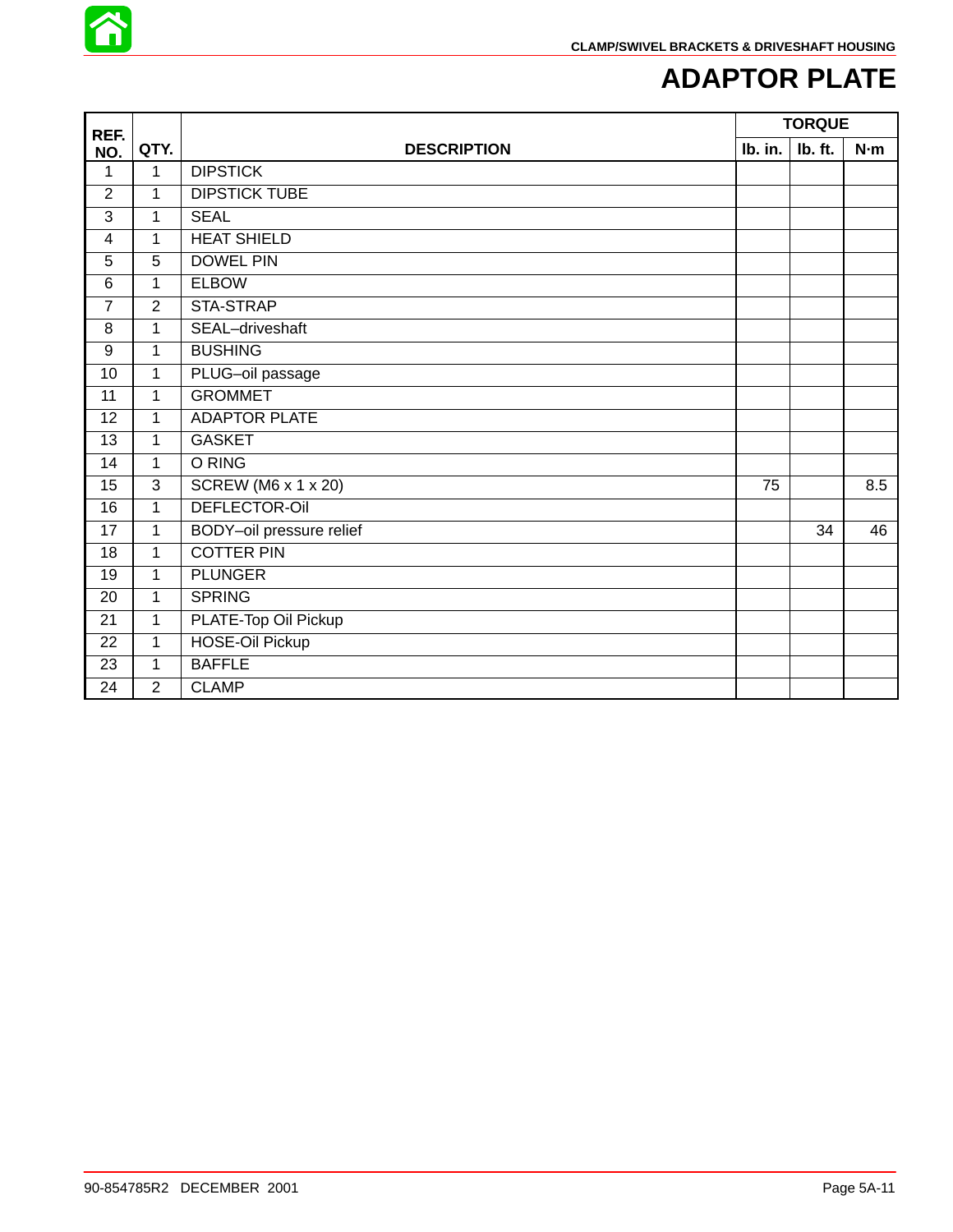